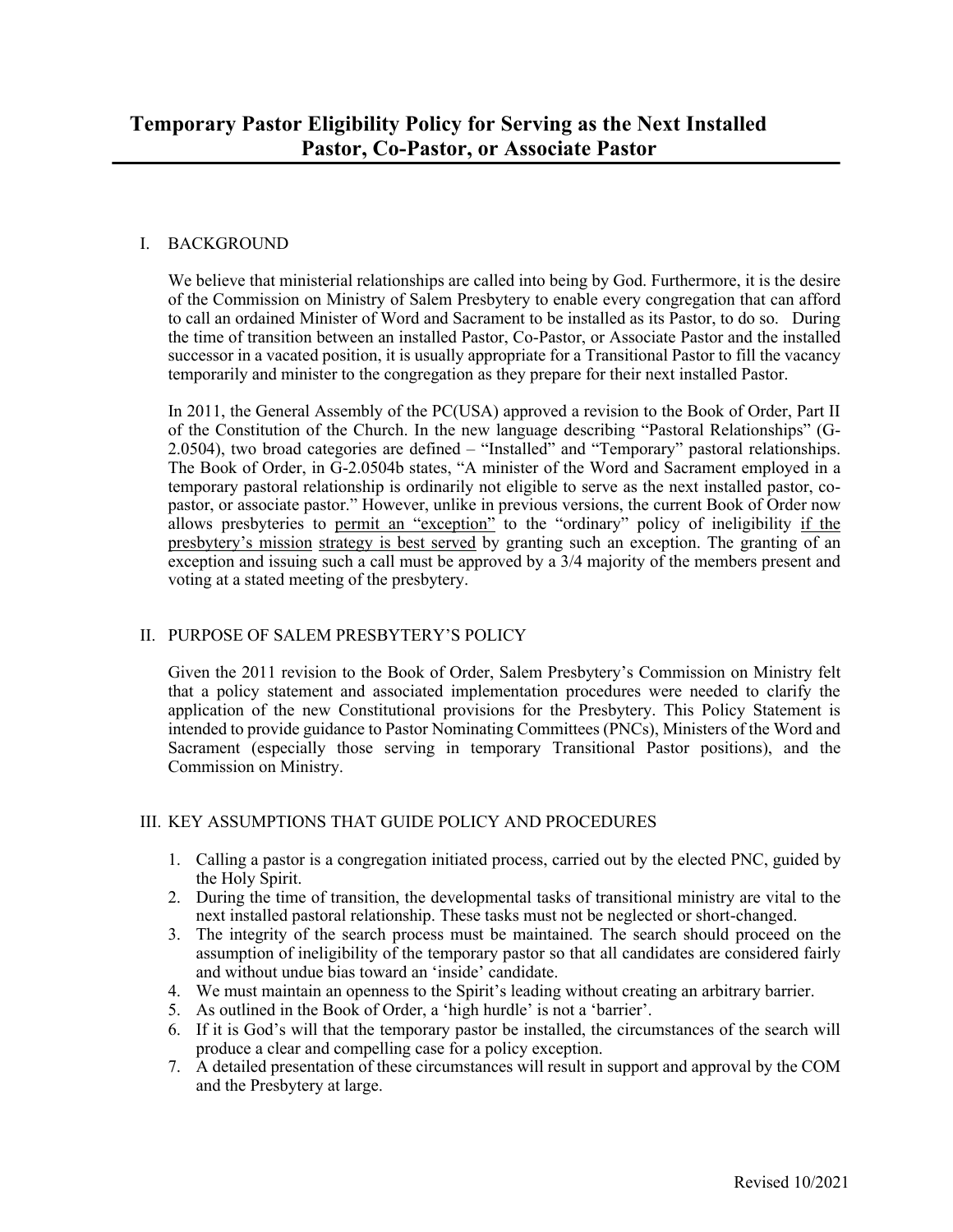#### IV. POLICY ON TRANSITIONAL PASTOR ELIGIBILITY

- 1. Temporary pastors serving congregations within Salem Presbytery are ordinarily not eligible to serve as the next installed pastor in that same congregation.
- 2. An exception to the ordinary policy of ineligibility may be granted upon the presentation of a compelling case that demonstrates that the mission and ministry of the Presbytery is best served by allowing the exception.
- 3. The case, along with supporting data, must include a report by the PNC of the results of the search process over an extended period of time. The case must clearly demonstrate that no suitable candidates have been found.
- 4. The case must be presented to, and reviewed by, the Commission on Ministry for Salem Presbytery. The COM must determine that there is no evidence of significant conflict / disagreement within the congregation and the PNC regarding the request for exception. Any exemption request must be presented to and approved by the COM prior to any conversation with the Temporary Pastor as to his/her candidacy.
- 5. Should the PNC then determine that it is God's will that their Temporary Pastor become their chosen candidate for the position of next installed pastor, that exemption request and call must be presented to, and approved by, a <sup>3</sup>/4 majority of the members of the Presbytery present and voting.

Based on these provisions, Salem Presbytery's policy on Transitional Pastor eligibility is both consistent with the directives of the Book of Order and open to the leading of the Holy Spirit as each congregation, through its PNC, faithfully searches for its next installed pastor. While no Transitional Pastor is initially eligible to fill the next installed position, each Transitional Pastor may become eligible if, after a reasonable search process, the leading of the Holy Spirit makes clear that the mission of the presbytery and the ministry of the congregation would be best served by making an exception to our ordinary policy. Through the application of this policy, we expect that requests for exceptions will be possible, rare, and truly exceptional to the norm.

### V. MINIMUM REQUIREMENTS OF A REQUEST FOR EXCEPTION

Steps 3 and 4 of the policy statement require the presentation of a compelling case to justify the request for an exception. It is incumbent on the PNC to document their work and to collect relevant data on their search process. This effort should begin immediately upon formation of the PNC. The following outline provides a roadmap to the type of information that should be gathered, and that will be required should a request for exception become desired.

- $\mathcal{C}$
- 1. Evidence of a fair and open search process
	- a. Search of at least 6 months after the approval and posting of the Ministry Information Form (MIF). **Note:** *This will typically be 15 months after the vacancy occurs and 9-12 months after the Temporary Pastor is on the job.*
	- b. A detailed review with appropriate COM Task Force of all candidates, including but not limited to:
		- i. number of PIFs / resumes received
		- ii. those not considered and why
		- iii. candidates interviewed and reasons for 'no match' decision
		- iv. other relevant information requested by the COM
	- c. Review of written communication with all candidates not selected
	- d. Assessment of the search process by the PNC liaison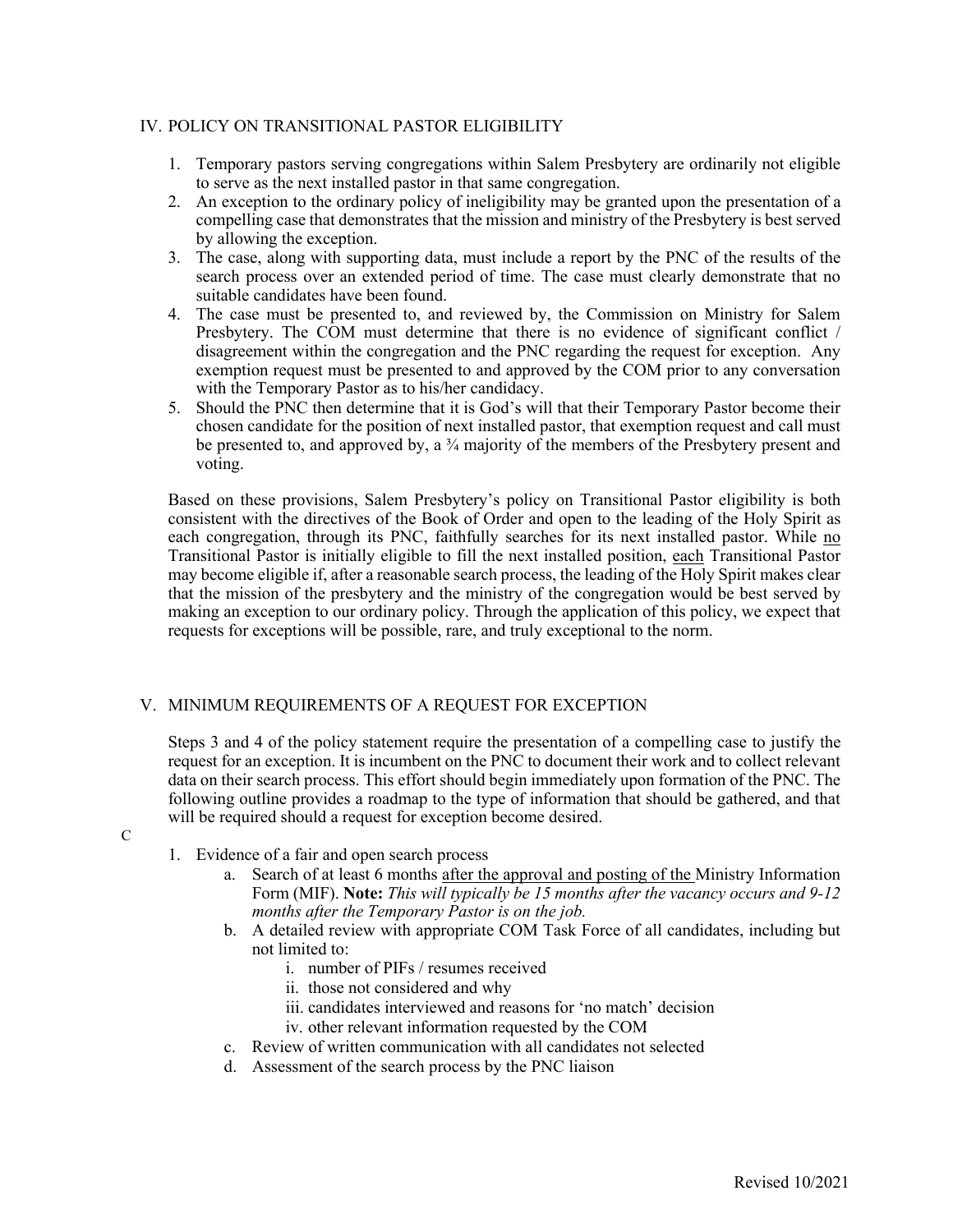- 2. Evidence of completion of the developmental tasks of interim ministry
	- a. Review of periodic reports by the Transitional PastorDetailed report by the Session and/or Transition Team on the progress on each developmental task
	- b. Assessment of progress by Salem Presbytery's COM Task Force on Transitions in Ministry.
- 3. Evidence of a mutual sense of call between the Transitional Pastor and the PNC
	- a. Results of separate, confidential interviews with a representative team of the COM Task Force on Transitions in Ministry
		- i. with the PNC discussion of the status of the search and the sense of call to the Transitional Pastor
		- ii. with the Transitional Pastor confidential expression of interest on behalf of the PNC and exploration of the Transitional Pastor's interest / willingness to be considered for the installed position
	- b. Assessment of the search process by the PNC liaison
- 4. COM finding of no significant conflict / disagreement within the PNC and (to the extent possible) within the congregation regarding the request for a policy exception.

#### VI. PROCEDURE FOR REQUESTING AN EXCEPTION

- 1. Following an unfruitful search process of at least 6 months after the approval and posting of the MIF, and after prayerful discernment that they may be led to the current Transitional Pastor, the PNC and the COM liaison …
	- a. Schedule a meeting to discuss the status of the search with the COM Task Force on Transitions in Ministry
	- b. Begin to assemble the documentation of the search process that would meet the requirements of a compelling case for an exception
- 2. The PNC will meet with the Transitional Pastor to discuss the PNC's interest and the pastor's willingness to consider a call to the church. (Based on the pastor's interest, the COM authorizes
	- …
		- a. The PNC to consider the Transitional Pastor as a candidate
		- b. The Transitional Pastor to submit his/her PIF to the PNC
		- c. The PNC to resume the search process with the additional new candidate
		- d. The PNC to assemble the documentation necessary to support a request for an exception to the policy of ineligibility, assuming a mutual sense of call exists between the PNC and the Transitional Pastor
- 3. The PNC prepares the case to support a request for an exception
- 4. The PNC presents the case to the COM Task Force on Transitions in Ministry
- 5. The Task Force ither endorses, or fails to endorse, the request for an exception
- 6. The Chair of the COM Task Force on Transitions in Ministry, together with the Chair of the PNC informs the Transitional Pastor of the COM's position on the request for exception